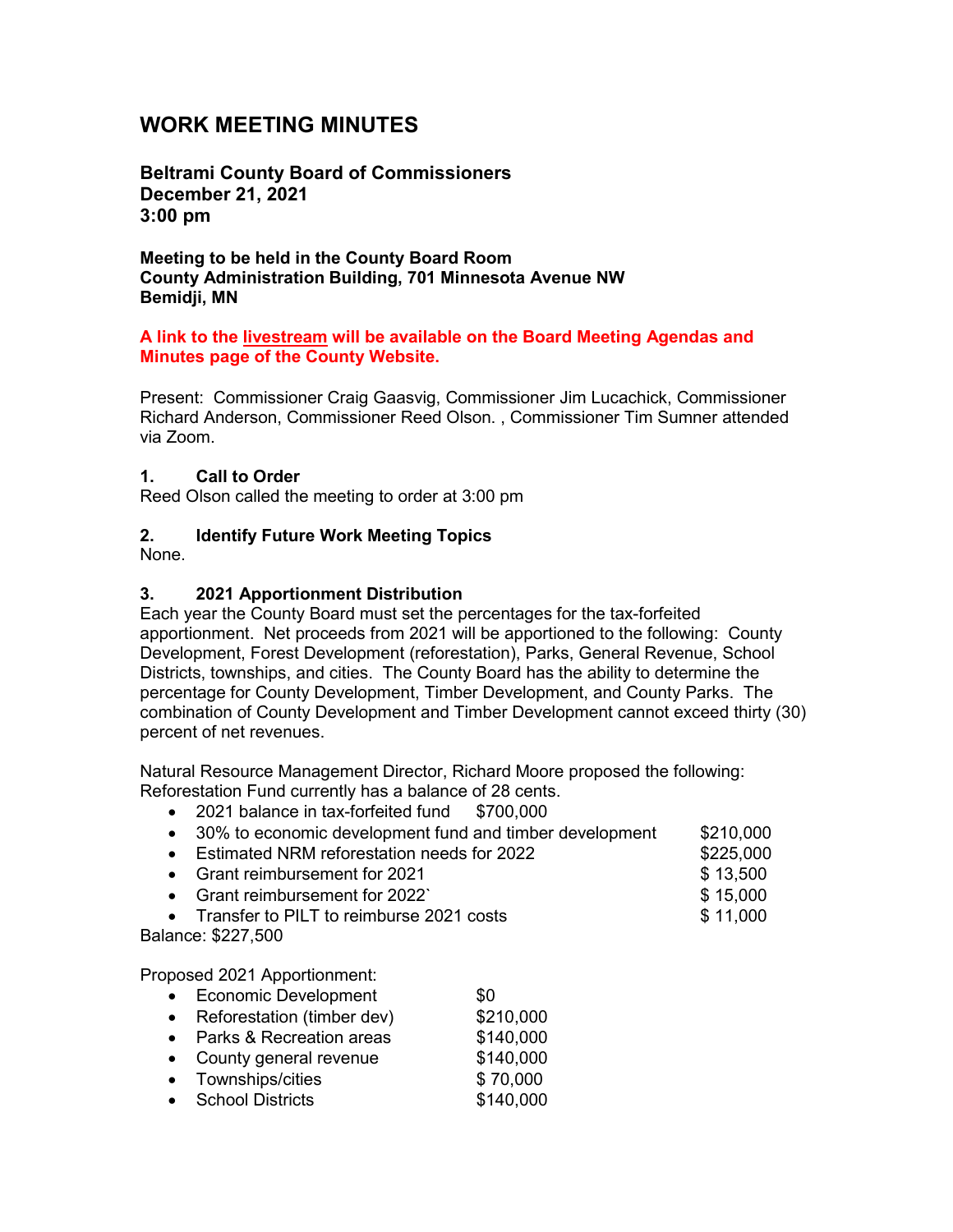Per Statute 282.08 and after Board Discussion, it was agreed to Allocate 90% of the 30% (of net revenues) of the Economic Development and Reforestation Fund to Reforestation and 10% of the 30% to the Economic Development Fund.

# **4. Body Worn Camera Audit Update**

Captain Riggs provided an overview of the BCSO's first body-worn camera (BWC) audit. Minnesota State Statutes 171, 13.825, and 626.8473 require law enforcement agencies that use BWC's arrange for an independent, biennial audit of the data to determine whether data was:

- Appropriately being classified
- That the data was properly being used
- Whether the data is being destroyed as required under the statute
- Verify compliance with subdivisions 7 and 8 of the statute.

Upon review, the governing body with jurisdiction over the budget of the agency determines that the agency is not complying with this section or other applicable law, the governing body may order additional independent audits. A report summarizing the results of each audit must be provided to the governing body with jurisdiction over the budget of the law enforcement agency and to the Legislative Commission on Data Practices and Personal Data Privacy no later than 60 days following completion of the audit.

The audit determined that the BCSO Body Worn Camera Program is substantially compliant, with three exceptions:

- Certain data required a one year retention period. BCSO had been retaining that data for 6 years.
- BCSO did not have a written policy requiring internal audits and/or supervisory review
- A BCSO Policy allowed a supervisor the authority to authorize the use of personally owned recording devices by on-duty personnel

All of the above was resolved through minor amendments to the BCSO Policy.

# **5. Opioid Litigation Settlement**

In 2018 the Beltrami County Board gave authorization to the Beltrami County Attorney to pursue litigation regarding opioid addiction in our community. County Attorney, David Hanson recommended contracting with out-side counsel, which the county did. After filing a lawsuit in federal court, several counties in Minnesota, along with the Minnesota Attorney General's office entered into settlement negotiations. Attorney Hanson is recommending to the Beltrami Board of Commissioners that it agree to accept the settlement disbursement formula that our outside counsel, the MCAA, and AMC have negotiated; Attorney Hanson is further recommending that the Beltrami County Board of Commissioners passes a resolution authorizing staff to execute all necessary documents to ensure Beltrami County participation in the settlement.

# **6. AWCL School Lease Revision**

Aurora Waaskone Community Learners (AWCL) charter school, entered into a 3-year lease with the County for 8,712 sq/ft of space in the Community Service Center Building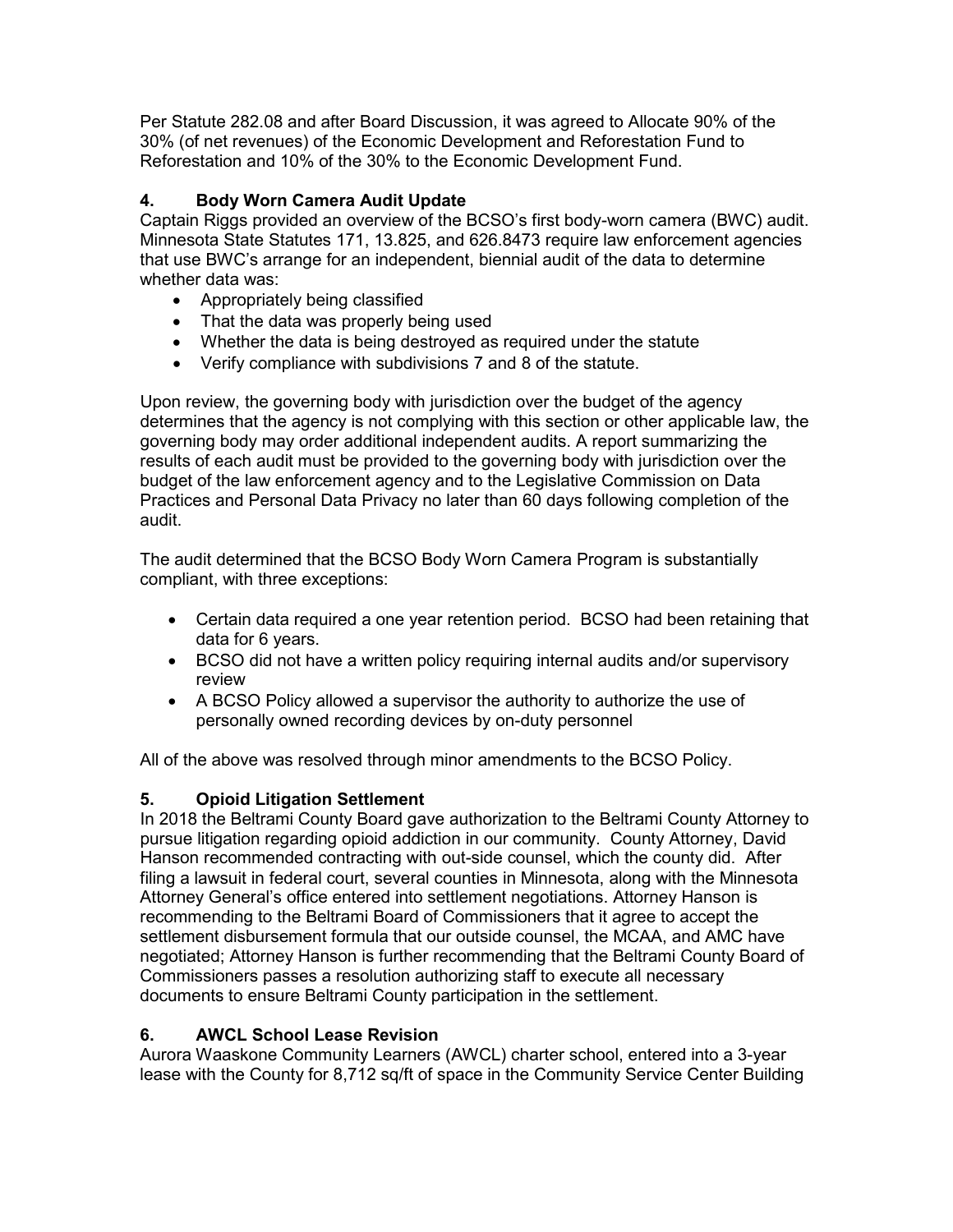on July 1, 2021. AWCL is now requesting early termination of their lease by two years. The potential impact to the County is approximately \$275,000.

Representatives from AWCL were present to discuss their proposal or answer questions, Anna Wallin, AWCL Director, jointed the meeting via Zoom and Bob Kiewatt, Realtor for the AWCL School was also present.

Commissioners made it clear that they were in support and understanding of the schools needs to grow and expand, but that they were also obligated to the citizens of Beltrami County. If there was a way to have the lease fulfilled by another party, the County would be open to that but are not willing to terminate the lease without a solution for the remaining two years and \$275,000 dollars. Mr. Kiewatt indicated that he has had conversations with the ISD 31 Head Start Program Director and they are interested in the space. It was determined that they should be in contact with Administrator Barry to begin discussions. The AWCL is under some pressure to move rather quickly. The next opportunity for the Board to make any decision or have discussions would be at the January 4, 2022 County Board Meeting.

Facilities Manager, Steve Shadrick, also indicated that the Public Health Department, located on the same floor as the AWCL, is looking at a potential remodel and would possible be interested in utilizing some of the space currently leased to the School.

Commissioners agreed to move this item to the Regular Agenda to vote on a clear definition of their position on the situation.

### **7. Health & Human Services Cost Share Related to State Operated Services**

Health & Human Services Director, Becky Secore, and Social Services Division Director, Jeff Lind, discussed the Minnesota State Operated Services provide services to county citizens related to acute mental health issues. These services are implemented through the Department of Human Services Direct Care and Treatment. Counties have always had financial responsibility for some of these services. Once a person does not meet clinical necessity the State Hospital requires counties to pay 100% of the costs. Many times people receiving services have a long history of violence, suicidal ideation, or other difficult behaviors. At times this means it is difficult to find alternative community services. With COVID and other workforce issues this has become a much larger issue.

Ms Secore reviewed the Summary of Legislative Requests that will be discussed with legislators in an effort to develop the missing layer of service to keep this volatile population off the streets, out of emergency rooms and out of jails and prisons across the state.

### **8. Administrator's Report**

- Leech Lake Joint meeting tentatively scheduled for March 1, 2022 1-3 pm. Location yet to be determined.
- United Way/County Nonprofit Grant
	- $\circ$  21 applications received and 12 were funded with the \$200,000
- Jail Project Update
	- o RFP process closed. Two firms responded and are under review
	- o Joint Steering and Advisory Committee meeting will be January 5, 2022 at 10:30 am. Public meeting and will have a quorum of the Board present